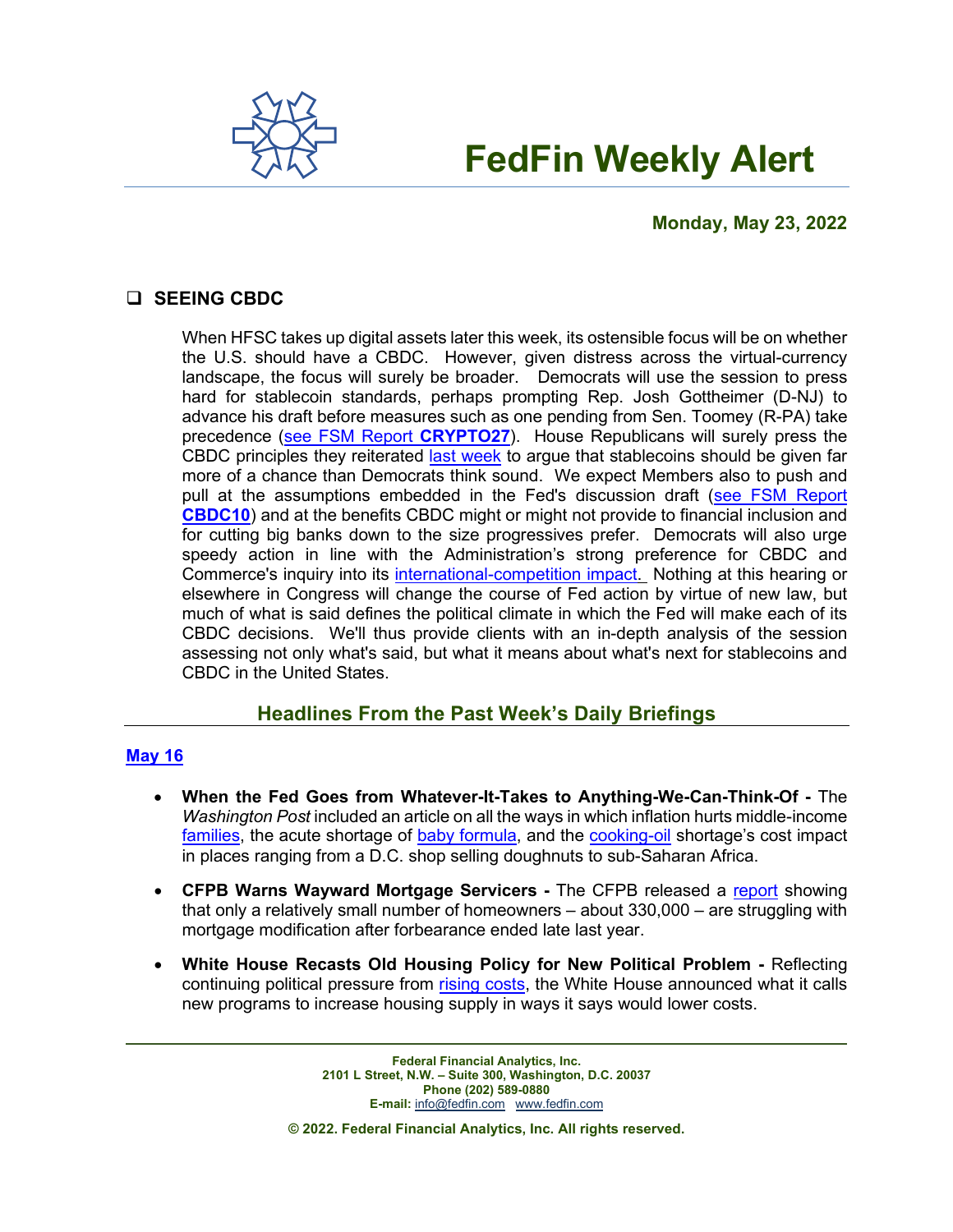• **CFPB Takes to Circulars to Extend, Expand Jurisdiction -** Following up on his announcement (see *Client Report* **[CONSUMER40](https://fedfin.us14.list-manage.com/track/click?u=27f886fdd4a438ee1dc1f0774&id=b98fb15558&e=919e0c9fb0)**) that the CFPB plans to rewrite consumer-protection standards promulgated by other agencies, Director Chopra took the unusual step of describing processes by which the CFPB will determine key enforcement criteria via circulars to promote enforcement consistency and fair competition.

# **[May](https://fedfin.com/wp-content/uploads/2022/05/Daily051722.pdf) 17**

- **Chopra's Call for FDIC Insurance Revocation Gains Strength -** Although Republican Members of Congress last week sharply criticized Rohit Chopra's suggestion that FDIC coverage be denied banks that violate consumer-protection standards, the proposal has picked up [support](https://fedfin.us14.list-manage.com/track/click?u=27f886fdd4a438ee1dc1f0774&id=57d502b874&e=288b5ff9aa) among at least some Democratic state legislators.
- **FDIC Advertising Rule Sets New Course for CFPB Fintech Enforcement -** The FDIC finalized its proposal (see FSM Report **[DEPOSITINSURANCE112](https://fedfin.us14.list-manage.com/track/click?u=27f886fdd4a438ee1dc1f0774&id=34cf5b92a7&e=288b5ff9aa)**) to increase the penalties when advertising or other actions mislead consumers as to the extent to which FDIC insurance covers deposits or deposit-like placements.
- **SEC Turns to Systemic Standards -** In [remarks,](https://fedfin.us14.list-manage.com/track/click?u=27f886fdd4a438ee1dc1f0774&id=273832d3ed&e=288b5ff9aa) SEC Chairman Gensler expanded his campaign against market concentration related to payment-for-order flow to a broader set of systemic-risk concerns due to increased concentration of key securities-market infrastructure activities in a small number of very large firms.
- **Hsu Sounds Alarm re Risk Concentrations, Consumer Fragility -** In [remarks,](https://fedfin.us14.list-manage.com/track/click?u=27f886fdd4a438ee1dc1f0774&id=273832d3ed&e=288b5ff9aa) SEC Chairman Gensler expanded his campaign against market concentration related to payment-for-order flow to a broader set of systemic-risk concerns due to increased concentration of key securities-market infrastructure activities in a small number of very large firms.

### **[May](https://fedfin.com/wp-content/uploads/2022/05/Daily051822.pdf) 18**

- **ILC Restrictions Hit Speedbump -** The House Financial Services Committee attempted to markup H.R. 5912 (Garcia, D-IL), a bill that would subject ILCs and their parent companies to BHC regulation [\(see FSM Report](https://fedfin.us14.list-manage.com/track/click?u=27f886fdd4a438ee1dc1f0774&id=bd88fa1ecb&e=288b5ff9aa) **ILC13**).
- **Barr Highlights Crypto Rules, Equity Ahead of Hearing -** Although we will provide clients with an in-depth assessment of his confirmation hearing, Michael Barr's [testimony](https://www.banking.senate.gov/imo/media/doc/Barr%20Testimony%205-19-22.pdf) confirms that he will take a different approach to financial regulation than his predecessor, Randy Quarles.
- **Bill Requiring Cash Acceptance Reported to House -** The House Financial Services Committee reported H.R. 4395 (Payne, D-NJ), a bill that requires all businesses to accept cash payments for transactions under \$2000, by a vote of 32-17.

## **[May](https://fedfin.com/wp-content/uploads/2022/05/Daily051922.pdf) 19**

• **BIS Finds New Shadow Crypto Finance, Risks in Spotlight -** The BIS released a [paper](https://fedfin.us14.list-manage.com/track/click?u=27f886fdd4a438ee1dc1f0774&id=77c5ed007a&e=288b5ff9aa) concluding that, while bank exposures in this high-risk sector are small in aggregate, digital assets nonetheless pose systemic risks.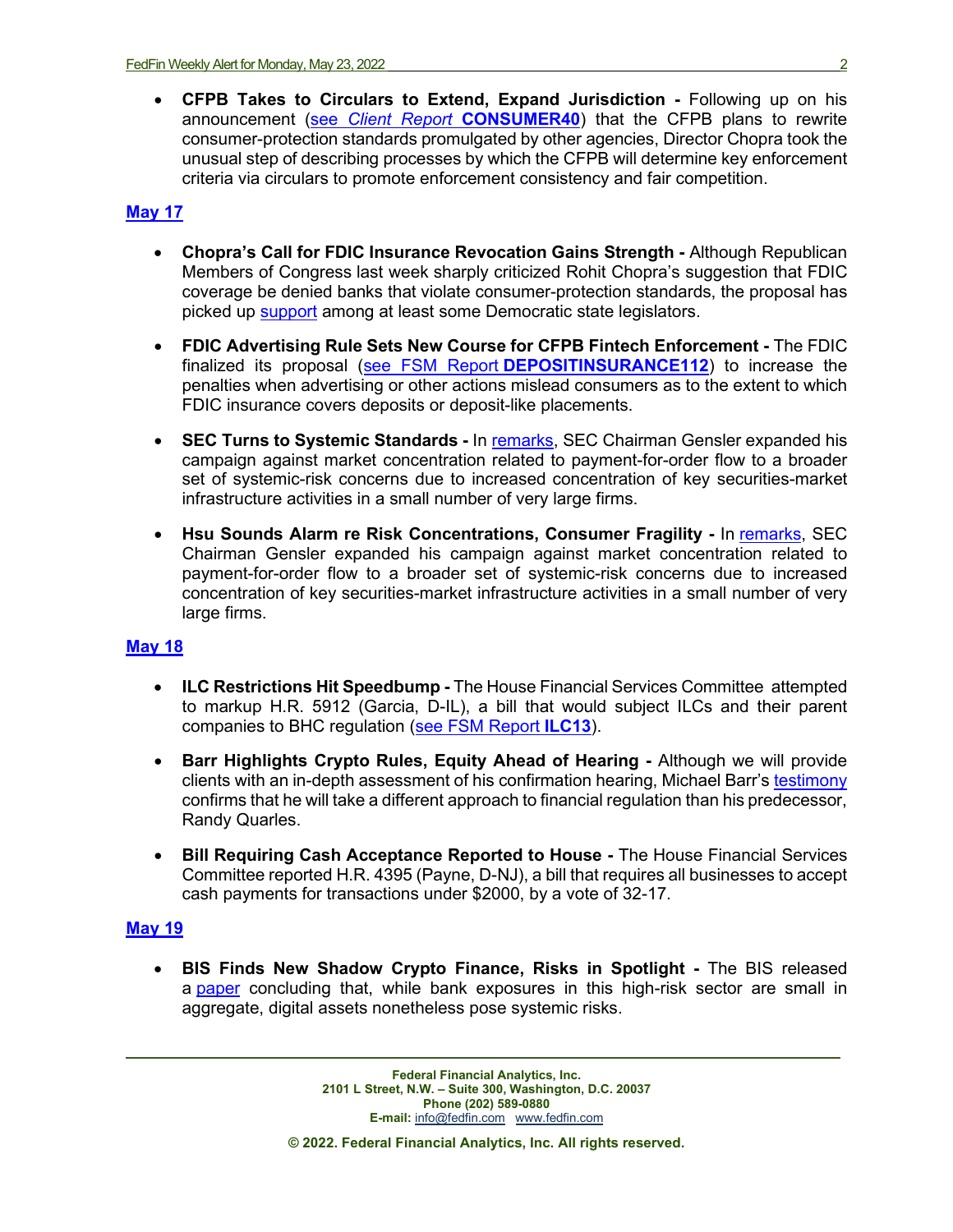- **Commerce Asks About CBDC, Payment System -** Following the direction of the President's digital asset executive order (see *[Client Report](https://fedfin.us14.list-manage.com/track/click?u=27f886fdd4a438ee1dc1f0774&id=c4165b5ace&e=288b5ff9aa)* **CRYPTO26**), the Department of Commerce released a request for comment on enhancing US competitiveness in this sector.
- **Barr Breezes By -** Senate Banking confirmation hearing with Michael Barr showed the Fed vice-chair nominee in careful form likely to assure him confirmation despite strong GOP opposition.
- **CFPB Tells States to Flex Their Enforcement Muscles -** Turning again to actions outside the direct reach of public notice-and-comment requirements, the CFPB issued an interpretive rule essentially encouraging states to enforce federal consumer-protection standards.
- **Fed Finalizes FedNow Framework -** The Fed issued a final [rule](https://www.federalreserve.gov/newsevents/pressreleases/files/other20220519a1.pdf) laying out the legal framework governing the FedNow instant payment service it is racing to roll out [\(see FSM](https://fedfin.com/wp-content/uploads/2020/08/PAYMENT20.pdf)  Report **[PAYMENT20](https://fedfin.com/wp-content/uploads/2020/08/PAYMENT20.pdf)**).

#### **[May 20](https://fedfin.com/wp-content/uploads/2022/05/Daily052022.pdf)**

- **G7 Presses for Global Crypto Action -** Preoccupied though it was with Ukraine, the G7 ministerial [communiqué](https://home.treasury.gov/news/press-releases/jy0797) advances and hones global work on digital assets. Most notably, it calls on the FSB to advance and implement comprehensive cryptoasset regulation.
- **Global Regulators Press for Harmonized, DeFi Cross-Border Payments -** The BIS and CPMI today issued to papers supporting their work to build out the cross-border payment system advocated by the FSB [\(see FSM Report](https://fedfin.com/wp-content/uploads/2021/06/PAYMENT23.pdf) **PAYMENT23**).

### **This Week**

#### **Tuesday, May 24**

HFSC Subcommittee on Diversity and Inclusion Hearing entitled: "Diversity Includes Disability: Exploring Inequities in Financial Services for Persons with Disabilities, Including Those Newly Disabled Due to Long-Term COVID." [12:00 pm, 2128 Rayburn House Office Building]. Witnesses not yet available.

#### **Wednesday, May 25**

HFSC Subcommittee on Housing, Community Development and Insurance Hearing entitled: "Reauthorization and Reform of the National Flood Insurance Program." [12:00 pm, 2128 Rayburn House Office Building]. Witnesses not yet available.

SEC Sunshine Act Meeting. [1:00pm, webcast]. Matters to be considered: Proposing amendments to the Investment Company Act rule regarding misleading investment company names; 2. Proposing ESG amendments regarding disclosures to investors and to the Commission.

> **Federal Financial Analytics, Inc. 2101 L Street, N.W. – Suite 300, Washington, D.C. 20037 Phone (202) 589-0880 E-mail:** [info@fedfin.com](mailto:info@fedfin.com)[www.fedfin.com](http://www.fedfin.com/)

**© 2022. Federal Financial Analytics, Inc. All rights reserved.**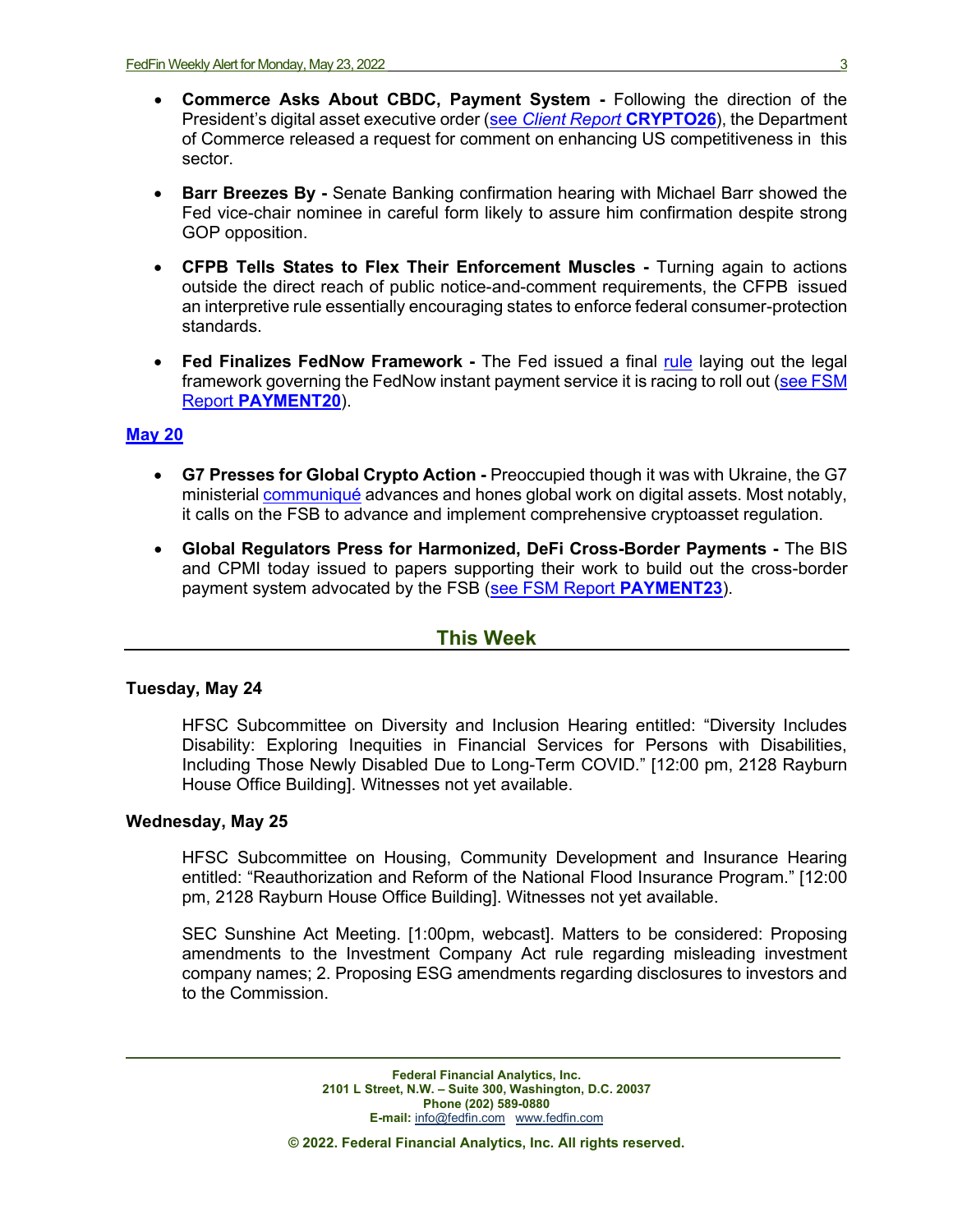Senate Banking Subcommittee on Housing, Transportation, and Community Development Hearing entitled: "Examining the U.S. Department of Agriculture's Rural Housing Service." [2:30 pm, Dirksen Senate Office Building 538]. Witness: **The Honorable Xochitl Torres Small,** Under Secretary For Rural Development, U.S. Department of Agriculture.

#### **Thursday, May 26**

HFSC Hearing entitled: "Digital Assets and the Future of Finance: Examining the Benefits and Risks of a U.S. Central Bank Digital Currency." [12:00 pm, 2128 Rayburn House Office Building]. Witnesses not yet available.

## **Recent Files Available for Downloading**

The following reports and analyses have been sent to retainer clients recently. Copies are also available to retainer clients on the Archives section of Federal Financial Analytics' website: [www.fedfin.com](http://www.fedfin.com/) or clients may obtain the reports/analyses by e-mailing [info@fedfin.com](mailto:info@fedfin.com) giving the requested item name, firm, and e-mail address. To learn more about *GSE Activity Reports*, click [here.](https://fedfin.com/gse-activity-report/)

- **►** [CRYPTO27:](https://fedfin.com/wp-content/uploads/2022/05/CRYPTO27.pdf) Sharp disruptions in cryptoasset markets, and especially those for stablecoins, have energized calls for rapid U.S. statutory and regulatory action along lines initially laid out by the President's Working Group on Financial Markets (PWG). The most comprehensive stablecoin legislative proposal so far is the Stablecoin TRUST Act, a discussion draft released by Senate Banking Ranking Member Toomey (R-PA).
- **ERA32:** Following much talk about the need to update Community Reinvestment Act (CRA) rules since this was last done in 1995, federal banking agencies have finally agreed on a proposed redesign of standards essential to banks that wish to expand or acquire as well as those seeking strong community ties and the policy and political benefit these afford.
- **► [GSE-051622:](https://fedfin.com/wp-content/uploads/2022/05/GSE-051622.pdf)** As we [noted](https://fedfin.us14.list-manage.com/track/click?u=27f886fdd4a438ee1dc1f0774&id=61ababab2e&e=a1a473830b) last week, the federal banking agencies sighed a mighty sigh and heaved up a massive inter-agency [proposal](https://fedfin.us14.list-manage.com/track/click?u=27f886fdd4a438ee1dc1f0774&id=a2fd18f451&e=a1a473830b) rewriting decades-old standards detailing which activities earn the Community Reinvestment Act (CRA) points essential for any bank's strategic objectives and national reputation.
- **[FSOC27](https://fedfin.com/wp-content/uploads/2022/05/FSOC27.pdf)**: With stablecoin markets even more distressed than earlier in the week, today's HFSC hearing with Secretary Yellen was even more emphatic than senators two days before on the need for action (see *[Client Report](https://fedfin.us14.list-manage.com/track/click?u=27f886fdd4a438ee1dc1f0774&id=2db8509c06&e=288b5ff9aa)* **FSOC26**).
- **[FSOC26:](https://fedfin.com/wp-content/uploads/2022/05/FSOC26.pdf)** Today's Senate Banking Committee hearing with Secretary Yellen renewed calls for federal legislation based on recent algo-coin losses and resulting digital-currency market volatility.
- **[SYSTEMIC93:](https://fedfin.com/wp-content/uploads/2022/05/SYSTEMIC93.pdf)** In this report, we assess the new Federal Reserve financial-stability [report.](https://fedfin.us14.list-manage.com/track/click?u=27f886fdd4a438ee1dc1f0774&id=6d32f6db14&e=288b5ff9aa)
- **[CRA31:](https://fedfin.com/wp-content/uploads/2022/05/CRA31.pdf)** The FDIC today led the way with release of a long-awaited interagency [proposal](https://fedfin.us14.list-manage.com/track/click?u=27f886fdd4a438ee1dc1f0774&id=48f2e01422&e=288b5ff9aa) updating decades-old CRA regulation.
- **[CLIMATE13:](https://fedfin.com/wp-content/uploads/2022/05/CLIMATE13.pdf)** The FSB's report is aimed at establishing global standards that prevent fragmentation along national or regional lines as well as ensuring that regulatory and supervisory actions mitigate climate risk to the greatest extent possible in the face of an array of data and